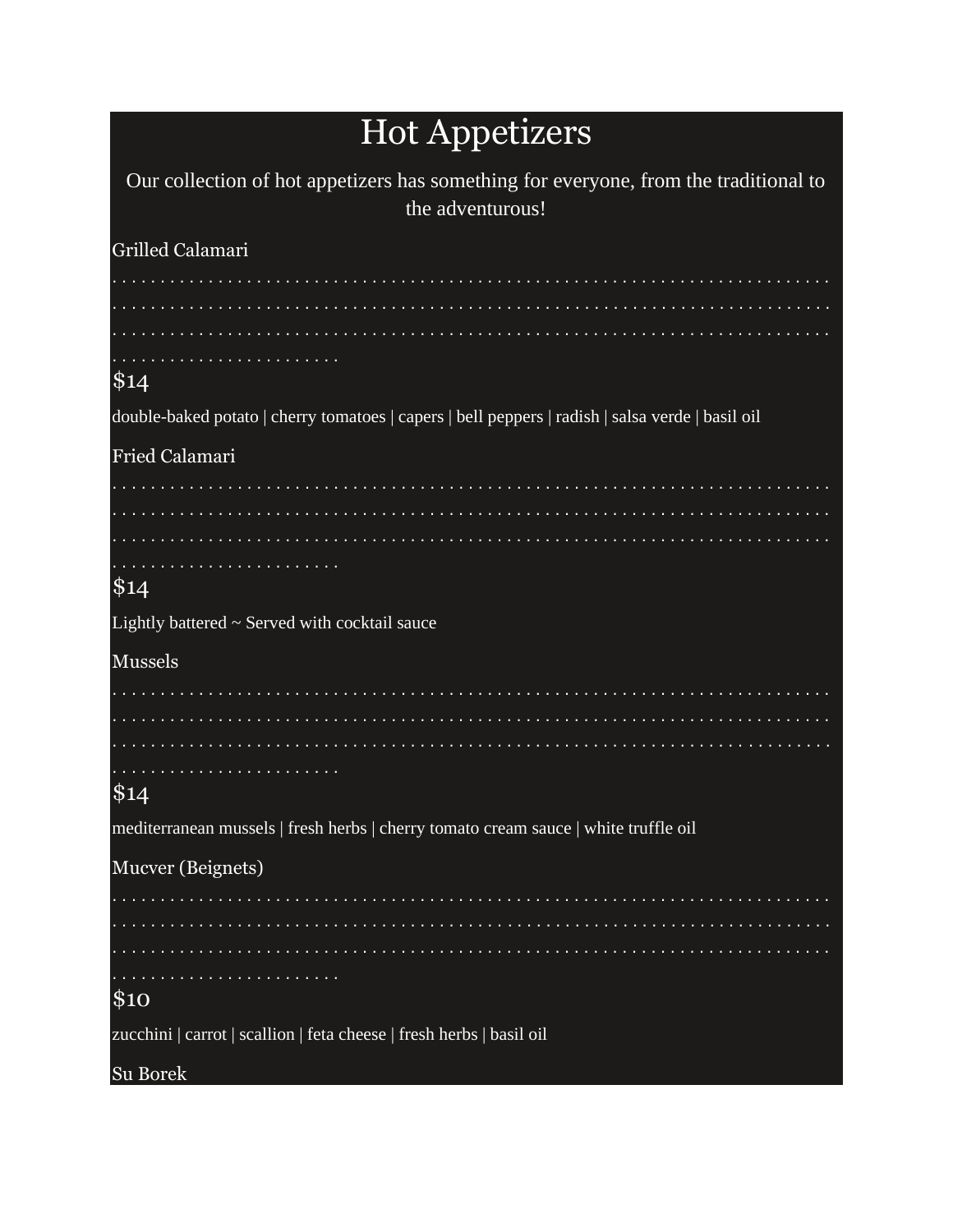| .                                                  |
|----------------------------------------------------|
| \$10                                               |
| house-made phyllo dough   feta cheese   fresh dill |
| Falafel                                            |
|                                                    |
|                                                    |
|                                                    |
| $\$9$                                              |
| chickpea fritters   yogurt sauce                   |
| Pide (Flatbread)                                   |
| Turkish Chorizo   Mozzarella                       |
|                                                    |
|                                                    |
|                                                    |
| \$15                                               |
| Scrambled Eggs   Mozzarella                        |
| .                                                  |
|                                                    |
|                                                    |
| \$13                                               |
|                                                    |
| Diced Lamb   Mozzarella                            |
|                                                    |
|                                                    |
| $\overline{$16}$                                   |
|                                                    |
| Lahmacun (Turkish Pizza)                           |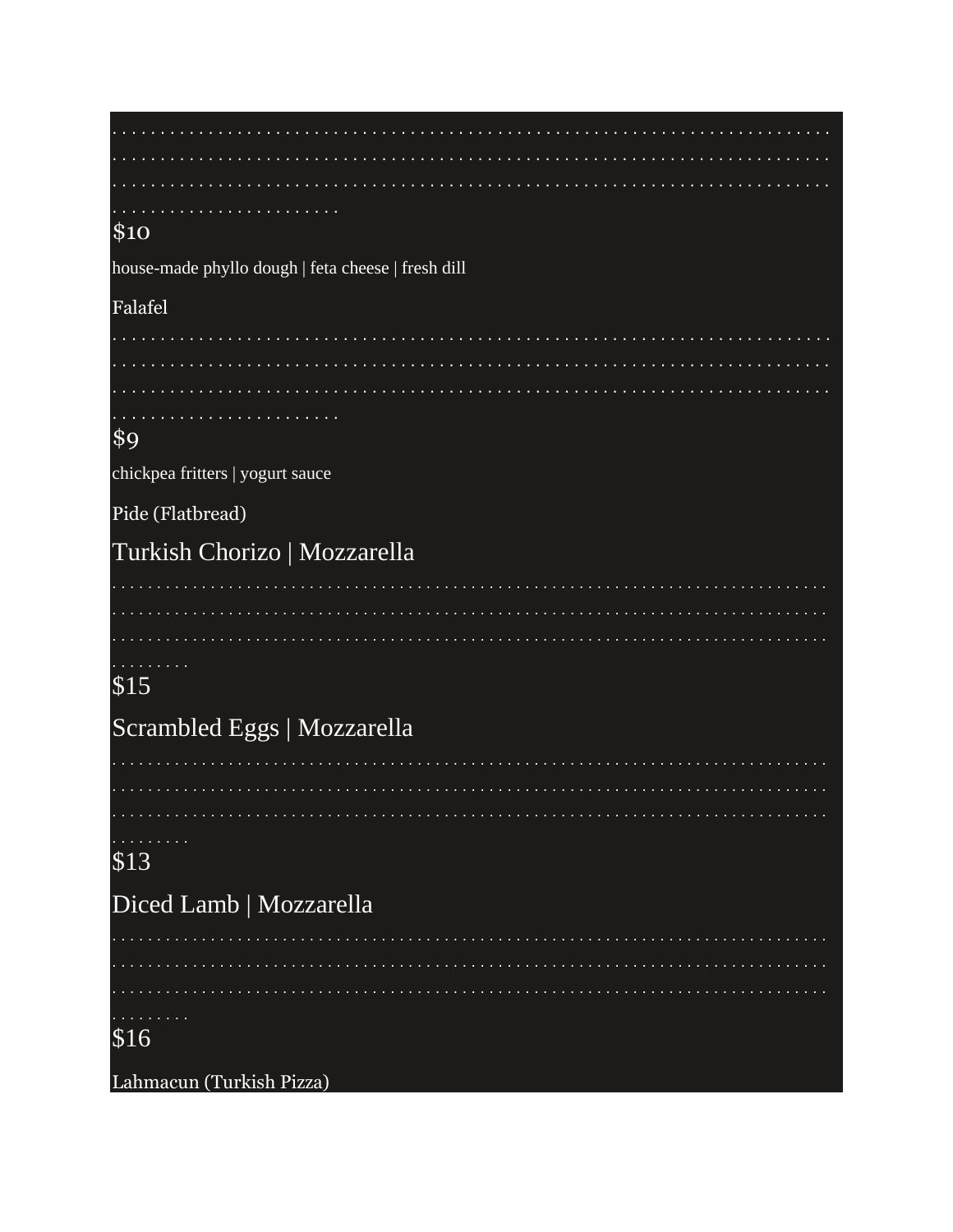| and a series of the contract of the contract of the contract of the contract of the contract of the contract of the contract of the contract of the contract of the contract of the contract of the contract of the contract o<br>\$8 |
|---------------------------------------------------------------------------------------------------------------------------------------------------------------------------------------------------------------------------------------|
| crispy thin flat dough   ground lamb   special spices   arugula   tomato   lemon                                                                                                                                                      |
| <b>Cold Appetizers</b>                                                                                                                                                                                                                |
| Confit Garlic Hummus                                                                                                                                                                                                                  |
|                                                                                                                                                                                                                                       |
|                                                                                                                                                                                                                                       |
|                                                                                                                                                                                                                                       |
| $\frac{1}{2}$                                                                                                                                                                                                                         |
| garbanzo beans   tahini   lemon   fresh garlic   extra virgin olive oil                                                                                                                                                               |
| Patlican Salatasi                                                                                                                                                                                                                     |
|                                                                                                                                                                                                                                       |
|                                                                                                                                                                                                                                       |
| the contract of the contract of the contract of the contract of the contract of the contract of the contract of the contract of the contract of the contract of the contract of the contract of the contract of the contract o        |
| \$9                                                                                                                                                                                                                                   |
| smoked eggplant   garlic   fresh herbs   roasted red bell pepper                                                                                                                                                                      |
| Ezme                                                                                                                                                                                                                                  |
|                                                                                                                                                                                                                                       |
|                                                                                                                                                                                                                                       |
|                                                                                                                                                                                                                                       |
| $\frac{1}{2}$                                                                                                                                                                                                                         |
| fine chopped tomatoes   pomegranate molasses   fresh herbs                                                                                                                                                                            |
| <b>Mezze Platter</b>                                                                                                                                                                                                                  |
|                                                                                                                                                                                                                                       |
|                                                                                                                                                                                                                                       |
|                                                                                                                                                                                                                                       |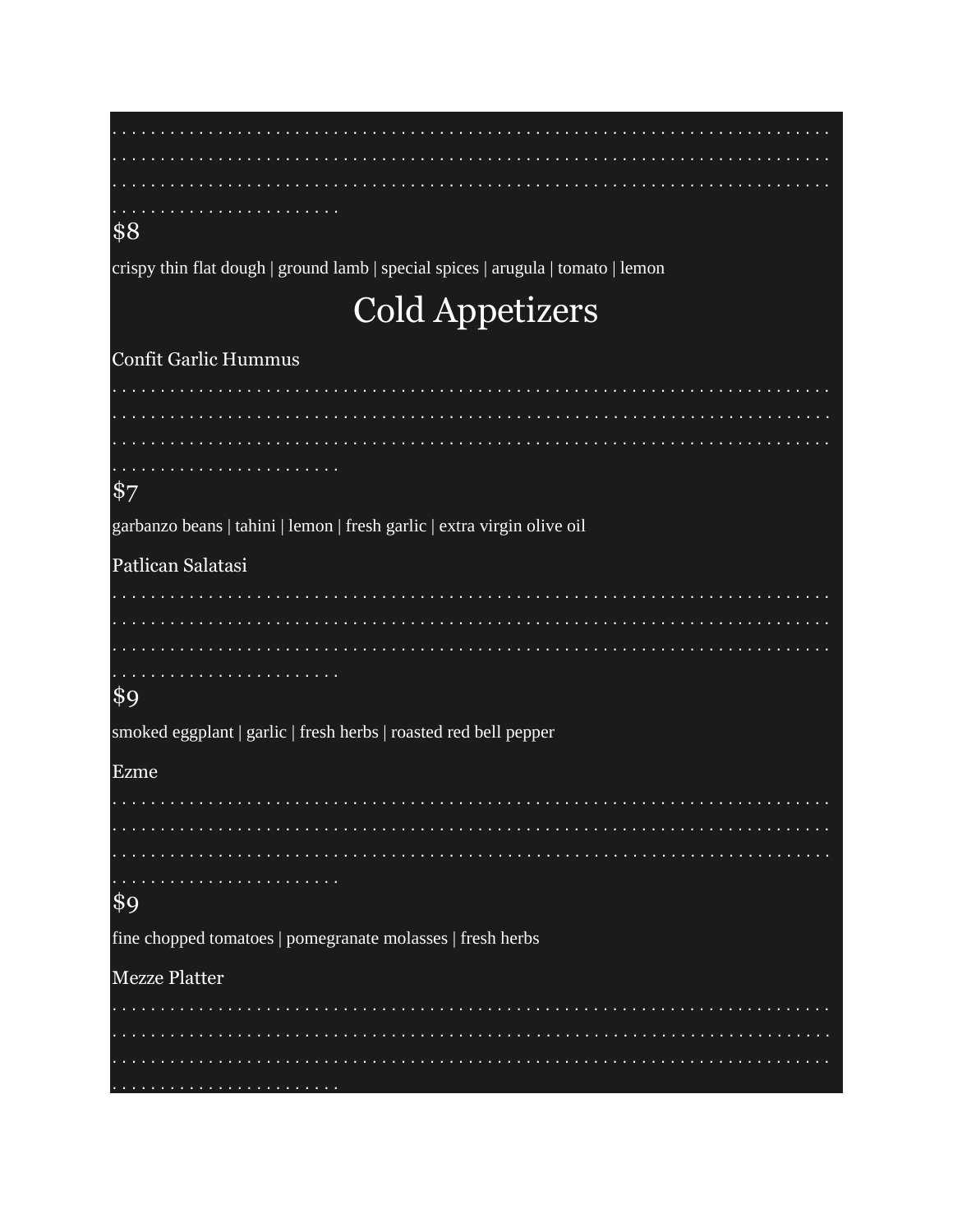## $$30$ Hummus | Patlican Salatasi | Ezme | Falafel | Su Borek | Mucver Soup Classic Turkish Lentil Soup . . . . . . . . . . . . . . . . . . . . . . . . . . . . . . . . . .  $\frac{1}{6}$ red lentil | onion | red pepper | tomatoes | fresh mint Salads You can add proteins to any Salad (chicken breast | beef kebab | chicken kebab | salmon | shrimp | scallops | calamari) Turkish Feta Salad . . . . . . . . . . . . . . . . . . . .  $$10$ romaine lettuce | cucumber | onion | scallion| parsley | tomato | feta cheese | vinaigrette dressing chicken breast . . . . . . . . . . . . . .  $$5$ beef kebab . . . . . . . . . . . \$6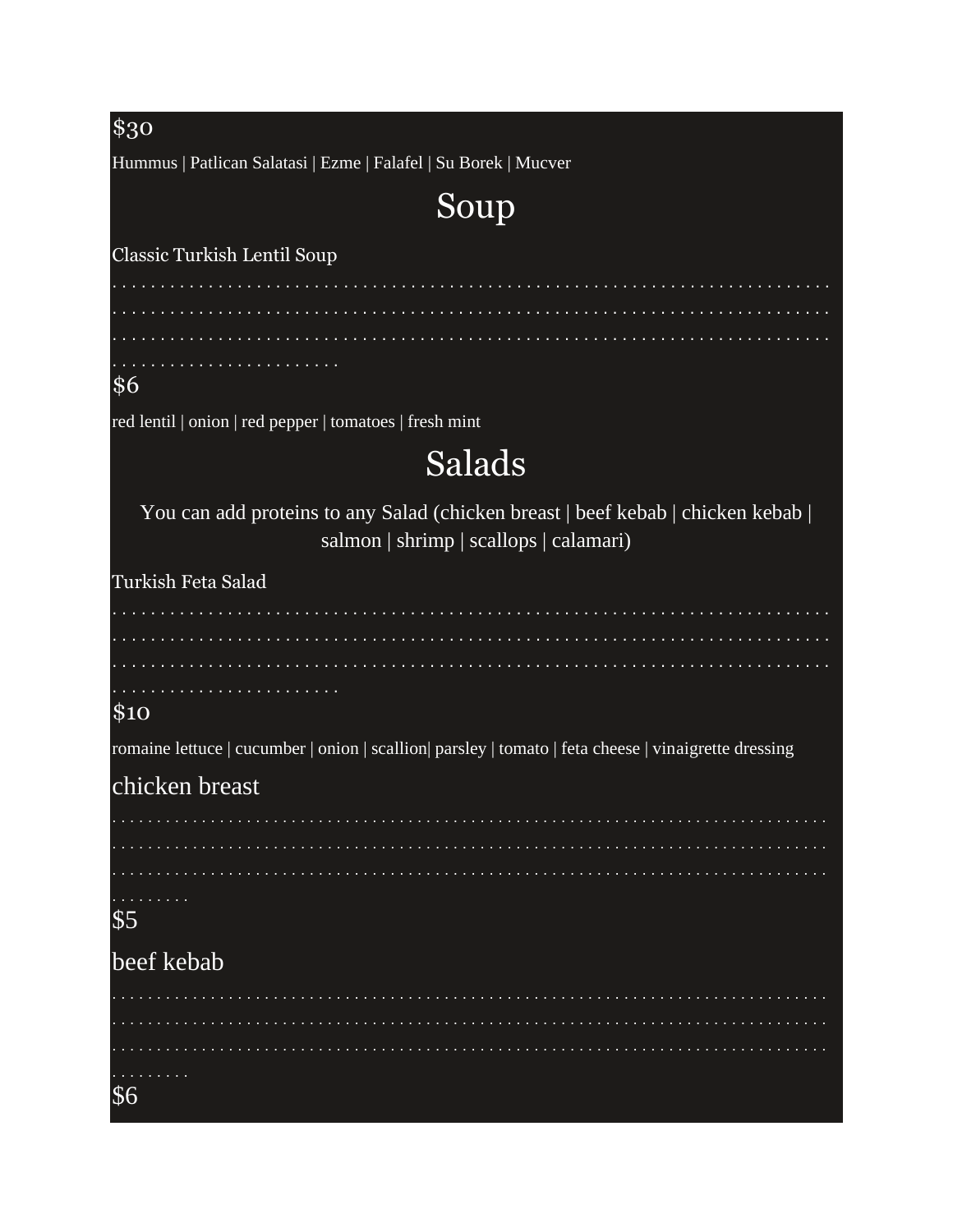### chicken kebab a a a a a a a \$5 salmon  $\mathcal{L}^{\mathcal{L}}$ . . . . . . . . . \$8 shrimp  $\mathcal{L} \times \mathcal{L} \times \mathcal{L}$ \$8 scallops  $\mathbf{r}$ . . . . . . . . . . . . . . . . . . . . . . . . . . . .  $\alpha$  ,  $\alpha$  ,  $\alpha$ \$10 calamari . . . . . . . . . .  $\mathbf{r}$ . . . . . . . . . . . . . . . . . . . . . . . . . . . . . \$6 Fried Calamari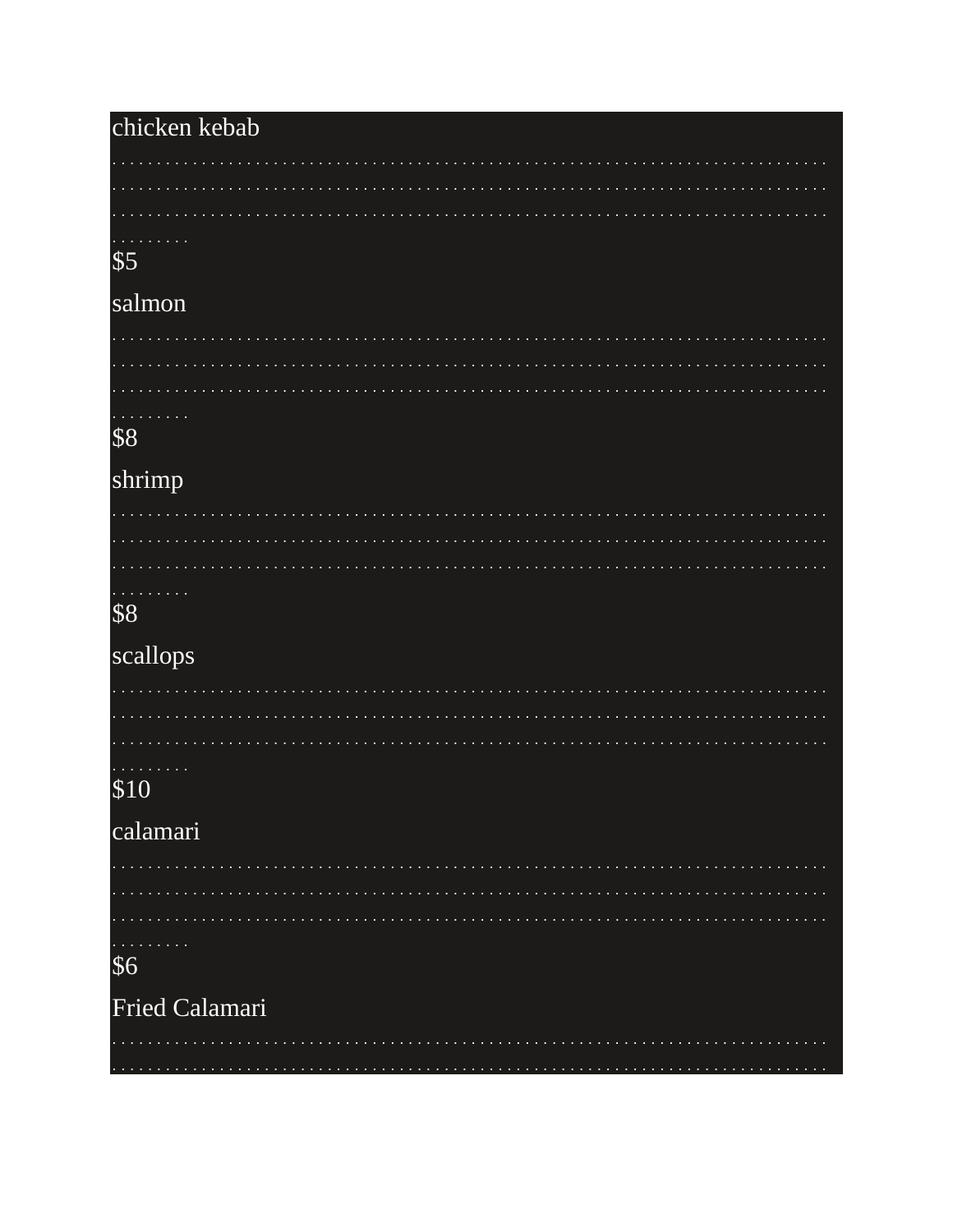| \$6                                                                                  |
|--------------------------------------------------------------------------------------|
|                                                                                      |
| Turquoise Salad                                                                      |
|                                                                                      |
|                                                                                      |
|                                                                                      |
| \$12                                                                                 |
| arugula   candied walnuts   citrus marinated fennel   pear   asiago   house dressing |
| Chicken Kebab                                                                        |
|                                                                                      |
|                                                                                      |
|                                                                                      |
| $\sqrt[6]{5}$                                                                        |
|                                                                                      |
| <b>Beef Kebab</b>                                                                    |
|                                                                                      |
|                                                                                      |
|                                                                                      |
| \$6                                                                                  |
| chicken breast                                                                       |
|                                                                                      |
|                                                                                      |
|                                                                                      |
| \$5                                                                                  |
| salmon                                                                               |
|                                                                                      |
|                                                                                      |
|                                                                                      |
|                                                                                      |
| \$5                                                                                  |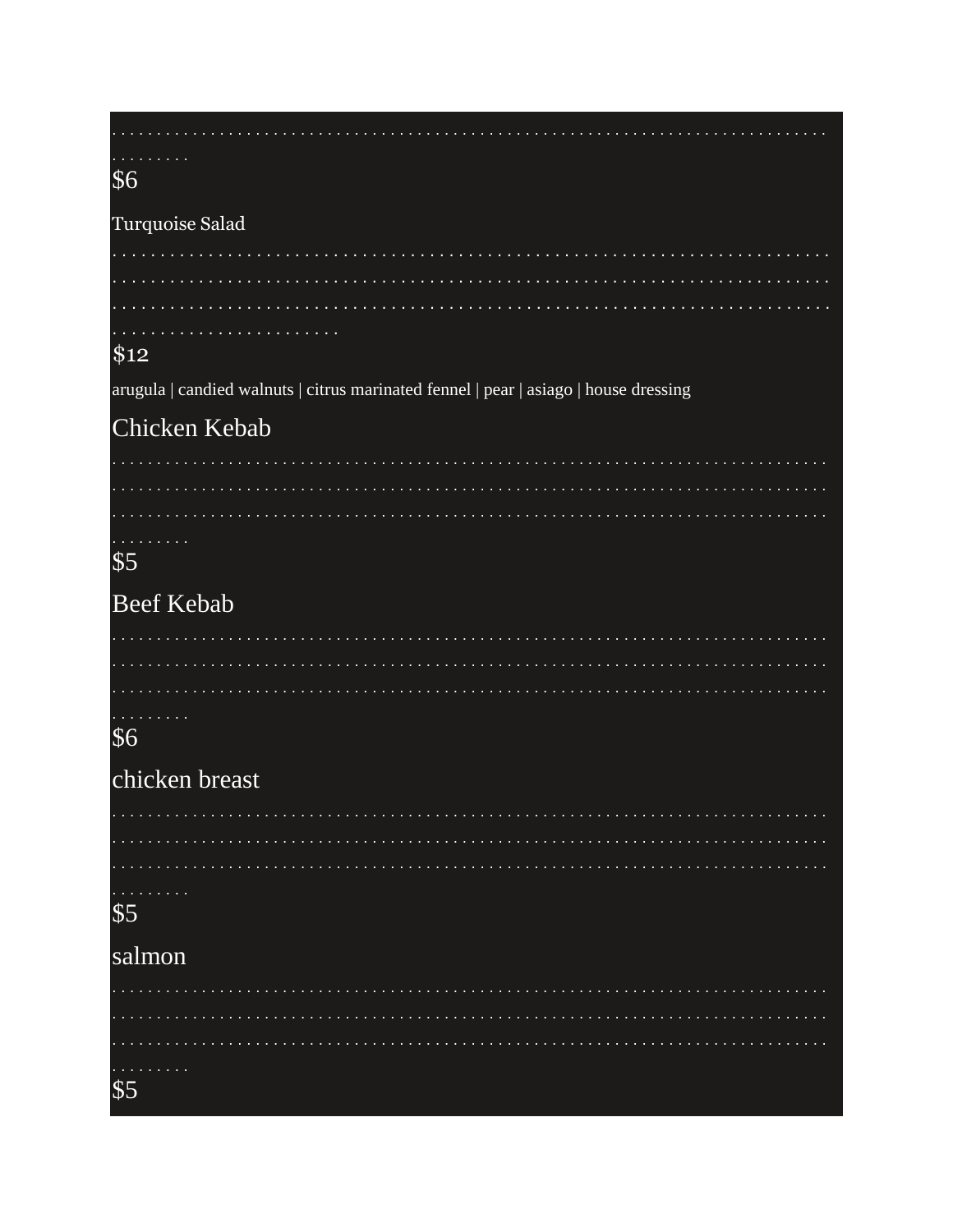| shrimp                                                                                    |
|-------------------------------------------------------------------------------------------|
|                                                                                           |
|                                                                                           |
|                                                                                           |
| \$6                                                                                       |
| scallops                                                                                  |
|                                                                                           |
|                                                                                           |
| .                                                                                         |
| \$10                                                                                      |
| calamari                                                                                  |
|                                                                                           |
|                                                                                           |
|                                                                                           |
| \$6                                                                                       |
|                                                                                           |
| Fried Calamari                                                                            |
|                                                                                           |
|                                                                                           |
| .                                                                                         |
| \$6                                                                                       |
| Shepherd Salad                                                                            |
|                                                                                           |
|                                                                                           |
|                                                                                           |
| \$10                                                                                      |
| tomatoes   cucumbers   red onion   scallion   parsley   mint   lemon vinaigrette dressing |
| chicken breast                                                                            |
|                                                                                           |
|                                                                                           |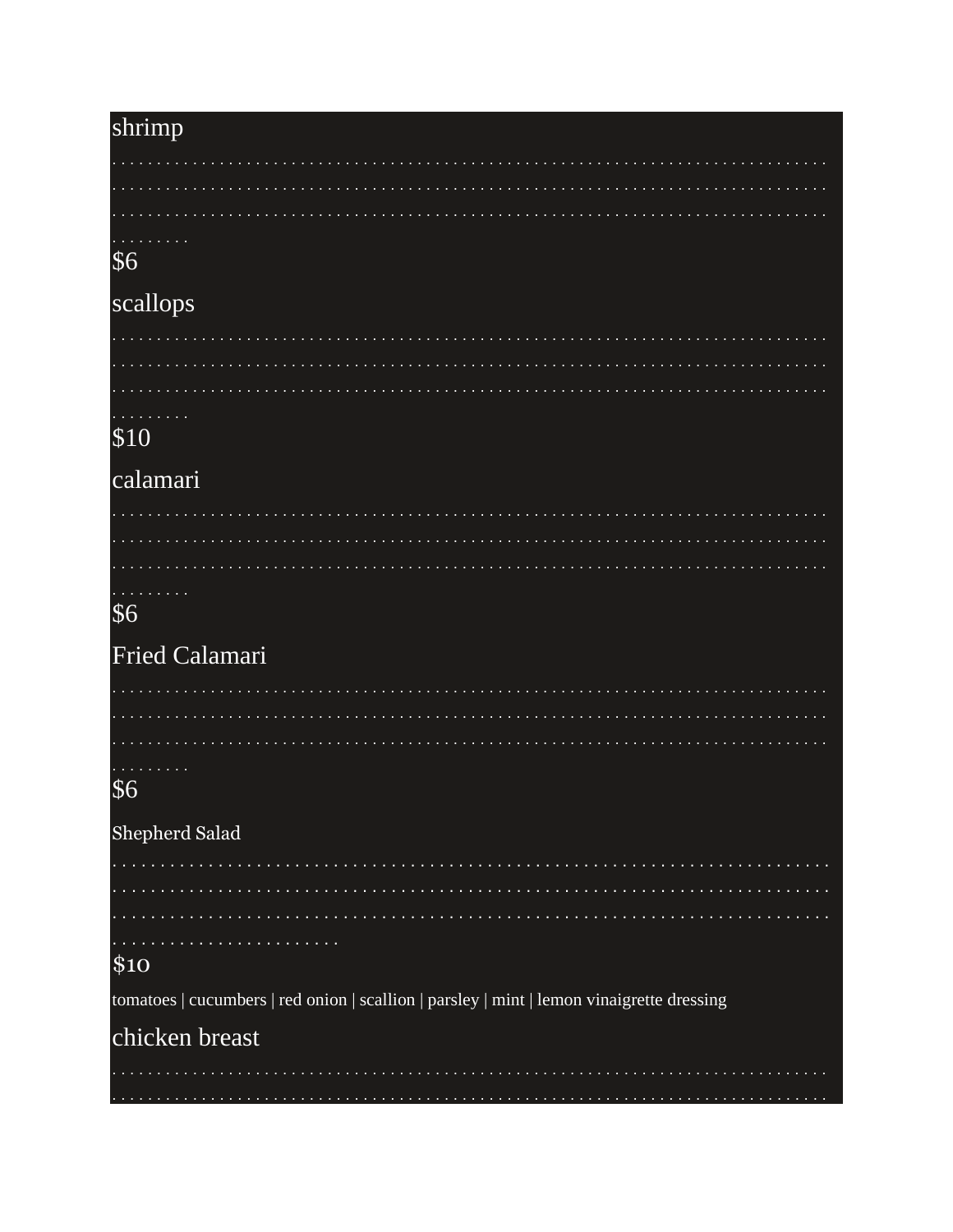# $\frac{1}{5}$

#### **Beef Kebab**

. . . . .

|  | $\mathcal{L}(\mathcal{L})$ and $\mathcal{L}(\mathcal{L})$ and $\mathcal{L}(\mathcal{L})$ |  |  |  |  |  |  |  |  |  |  |  |  |  |  |  |  |  |  |  |  |  |  |  |  |  |  |  |  |  |  |
|--|------------------------------------------------------------------------------------------|--|--|--|--|--|--|--|--|--|--|--|--|--|--|--|--|--|--|--|--|--|--|--|--|--|--|--|--|--|--|

#### $$6$

#### Chicken Kebab

| $\mathcal{L}(\mathcal{L})$ and $\mathcal{L}(\mathcal{L})$ and $\mathcal{L}(\mathcal{L})$ and $\mathcal{L}(\mathcal{L})$ |  |  |  |  |  |  |  |  |  |  |  |  |  |  |  |  |  |  |  |  |  |  |  |  |  |  |  |
|-------------------------------------------------------------------------------------------------------------------------|--|--|--|--|--|--|--|--|--|--|--|--|--|--|--|--|--|--|--|--|--|--|--|--|--|--|--|

### $\overline{\$5}$

#### salmon

|  |  | . |  |  |  |  |  |  |  |  |  |  |  |  |  |  |  |  |  |  |  |  |  |  |  |  |  |
|--|--|---|--|--|--|--|--|--|--|--|--|--|--|--|--|--|--|--|--|--|--|--|--|--|--|--|--|

### \$8

#### shrimp

| .        |  |  |  |  |  |  |  |  |  |  |  |  |  |  |  |  |  |  |  |  |  |  |  |  |  |  |  |  |  |  |  |  |  |  |
|----------|--|--|--|--|--|--|--|--|--|--|--|--|--|--|--|--|--|--|--|--|--|--|--|--|--|--|--|--|--|--|--|--|--|--|
| \$6      |  |  |  |  |  |  |  |  |  |  |  |  |  |  |  |  |  |  |  |  |  |  |  |  |  |  |  |  |  |  |  |  |  |  |
| scallops |  |  |  |  |  |  |  |  |  |  |  |  |  |  |  |  |  |  |  |  |  |  |  |  |  |  |  |  |  |  |  |  |  |  |

| .<br>\$10 |  |
|-----------|--|

#### calamari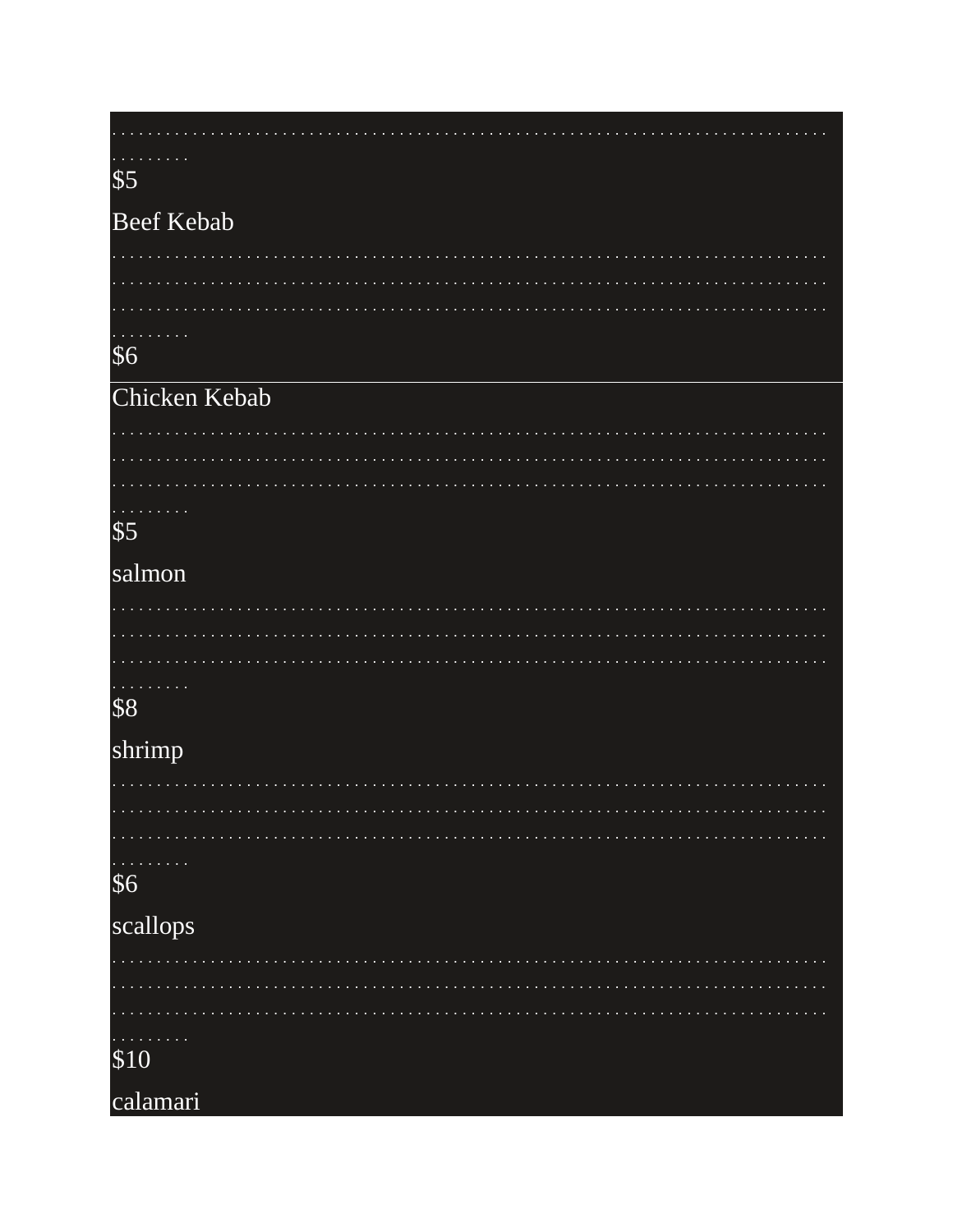| \$6                                                                                                      |
|----------------------------------------------------------------------------------------------------------|
| <b>Fried Calamari</b>                                                                                    |
|                                                                                                          |
|                                                                                                          |
| المتحدث والمناور                                                                                         |
| \$6                                                                                                      |
| Beet Quinoa Salad                                                                                        |
|                                                                                                          |
|                                                                                                          |
|                                                                                                          |
| \$14                                                                                                     |
| beets   butternut squash  orange   quinoa   goat cheese   roasted salted almonds   apple cider reduction |
|                                                                                                          |
| chicken breast                                                                                           |
|                                                                                                          |
|                                                                                                          |
| <b>Service</b> State                                                                                     |
| \$5                                                                                                      |
|                                                                                                          |
| <b>Beef Kebab</b>                                                                                        |
|                                                                                                          |
| .                                                                                                        |
|                                                                                                          |
| \$6                                                                                                      |
| chicken kebab                                                                                            |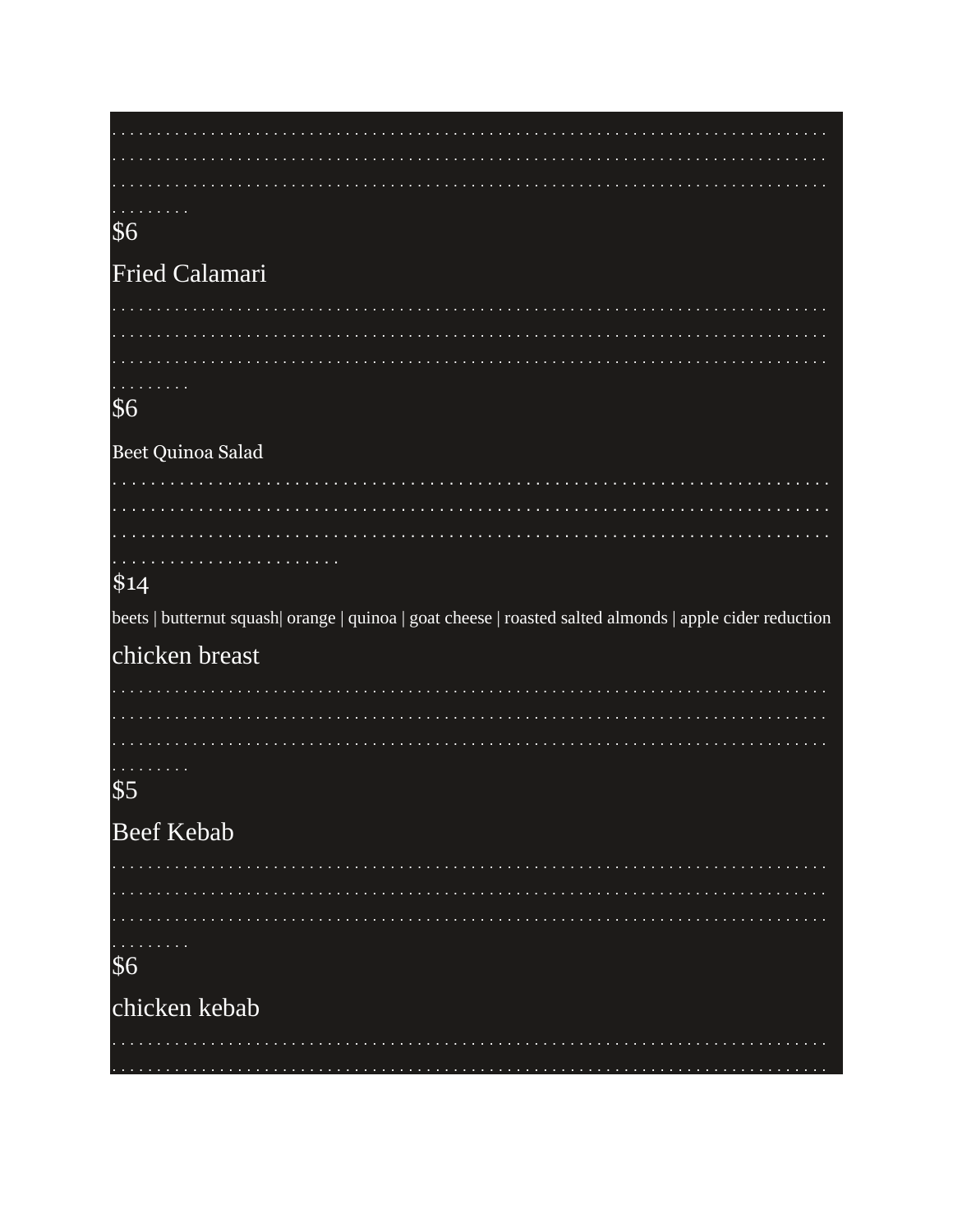# $\frac{1}{5}$

#### salmon

. . . . .

|  |  | $\mathcal{L}(\mathcal{L})$ and $\mathcal{L}(\mathcal{L})$ and $\mathcal{L}(\mathcal{L})$ and $\mathcal{L}(\mathcal{L})$ |  |  |  |  |  |  |  |  |  |  |  |  |  |  |  |  |  |  |  |  |  |  |  |  |  |  |  |
|--|--|-------------------------------------------------------------------------------------------------------------------------|--|--|--|--|--|--|--|--|--|--|--|--|--|--|--|--|--|--|--|--|--|--|--|--|--|--|--|

 $\sim$  .

 $\sim 100$ 

 $\sim$  . . . .

#### $\overline{\$8}$

## shrimp

| . |  |  |  |  |  |  |  |  |  |  |  |  |  |  |  |  |  |  |  |  |  |  |  |  |  |  |  |
|---|--|--|--|--|--|--|--|--|--|--|--|--|--|--|--|--|--|--|--|--|--|--|--|--|--|--|--|
|   |  |  |  |  |  |  |  |  |  |  |  |  |  |  |  |  |  |  |  |  |  |  |  |  |  |  |  |

#### $$6$

### scallops

|  | . |  |  |  |  |  |  |  |  |  |  |  |  |  |  |  |  |  |  |  |  |  |  |  |  |  |  |  |  |  |  |  |  |
|--|---|--|--|--|--|--|--|--|--|--|--|--|--|--|--|--|--|--|--|--|--|--|--|--|--|--|--|--|--|--|--|--|--|

### $$10$

#### calamari

| <del>.</del><br>\$6   |  |  |  |  |  |  |  |  |  |  |  |  |  |  |  |
|-----------------------|--|--|--|--|--|--|--|--|--|--|--|--|--|--|--|
| <b>Fried Calamari</b> |  |  |  |  |  |  |  |  |  |  |  |  |  |  |  |
|                       |  |  |  |  |  |  |  |  |  |  |  |  |  |  |  |
|                       |  |  |  |  |  |  |  |  |  |  |  |  |  |  |  |

# $\begin{array}{c} 0.0000 \\ 0.0000 \\ 0.0000 \\ \hline \end{array}$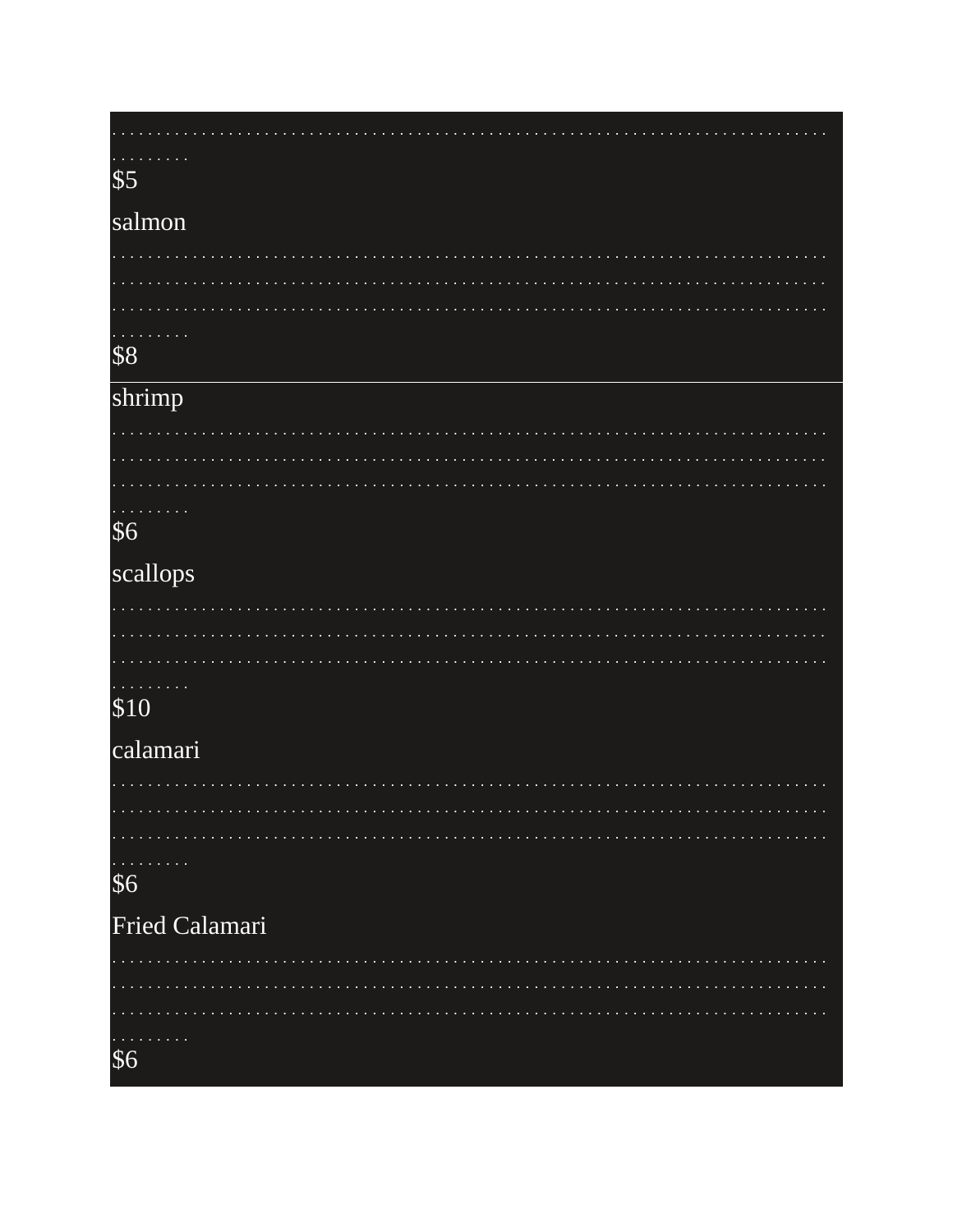## **Vegetarian Dishes**

Imam Bayildi (Priest Fainted) . . . . . . . . . . . . . .  $$17$ Roasted baby eggplant stuffed with green and red peppers | onion | tomato | garlic ~ Served with rice Turkish Delight and a straight and a straight  $$17$ Hummus with a medley of sautéed mushrooms | broccoli | zucchini | carrots | bok choy | garlic | Turkish golden apricot | Risotto Funghi  $\mathbf{1} \cdot \mathbf{1} \cdot \mathbf{1} \cdot \mathbf{1} \cdot \mathbf{1} \cdot \mathbf{1} \cdot \mathbf{1} \cdot \mathbf{1} \cdot \mathbf{1} \cdot \mathbf{1} \cdot \mathbf{1} \cdot \mathbf{1} \cdot \mathbf{1} \cdot \mathbf{1} \cdot \mathbf{1} \cdot \mathbf{1} \cdot \mathbf{1} \cdot \mathbf{1} \cdot \mathbf{1} \cdot \mathbf{1} \cdot \mathbf{1} \cdot \mathbf{1} \cdot \mathbf{1} \cdot \mathbf{1} \cdot \mathbf{1} \cdot \mathbf{1} \cdot \mathbf{1} \cdot \mathbf{$  $$20$ Arborio rice | portabella | shiitake | porcini mushrooms | sun-dried tomatoes | basil | cream | butter | parmesan cheese

## Kebabs & Mediterranean Dishes

All kebabs served with rice, salad, and special house sauce

Baba "THE GODFATHER" Kebab

. . . . . . . . . . . . . . . . . . . . . . . . . . . . . . . . . \$25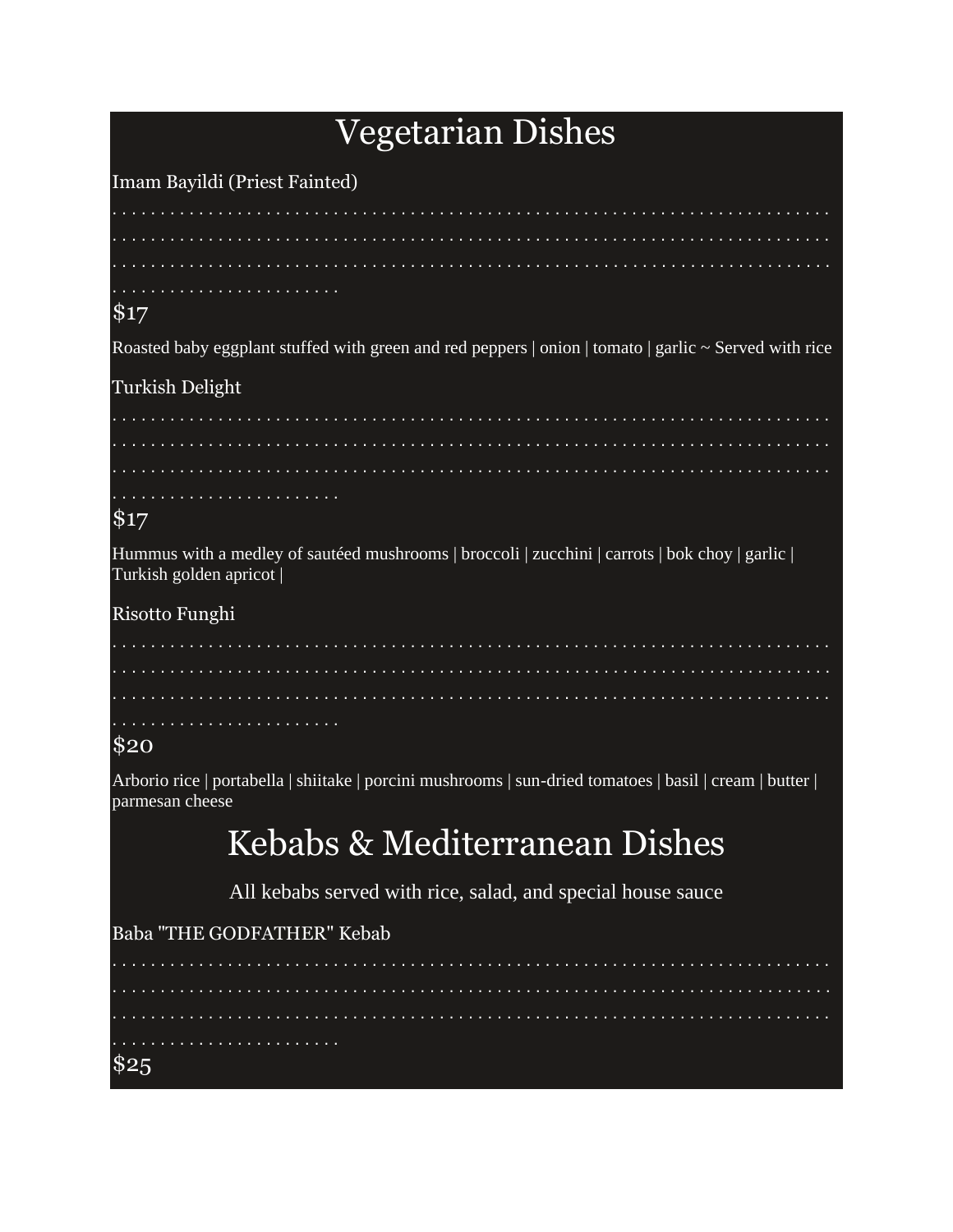| Thin sliced beef $\&$ skewers of Adana served over pita bread with tomato sauce, roasted pepper,<br>tomato and yogurt |
|-----------------------------------------------------------------------------------------------------------------------|
| Kuzu Shish Kebab                                                                                                      |
|                                                                                                                       |
|                                                                                                                       |
|                                                                                                                       |
| \$20                                                                                                                  |
| hand-chopped seasoned lamb leg                                                                                        |
| <b>Beef Kebab</b>                                                                                                     |
|                                                                                                                       |
|                                                                                                                       |
|                                                                                                                       |
| \$20                                                                                                                  |
| Seasoned and grilled tenderloin, served with rice, red cabbage and yogurt dip                                         |
| Adana Kebab                                                                                                           |
|                                                                                                                       |
|                                                                                                                       |
|                                                                                                                       |
| \$19                                                                                                                  |
| Two skewers of red pepper seasoned lamb served with rice, red cabbage and yogurt dip                                  |
| Chicken Kebab                                                                                                         |
|                                                                                                                       |
|                                                                                                                       |
|                                                                                                                       |
| \$18                                                                                                                  |
| Marinated Amish chicken breast served with rice, red cabbage and yogurt dip                                           |
| Turquoise Mix Grill Kebab                                                                                             |
|                                                                                                                       |
|                                                                                                                       |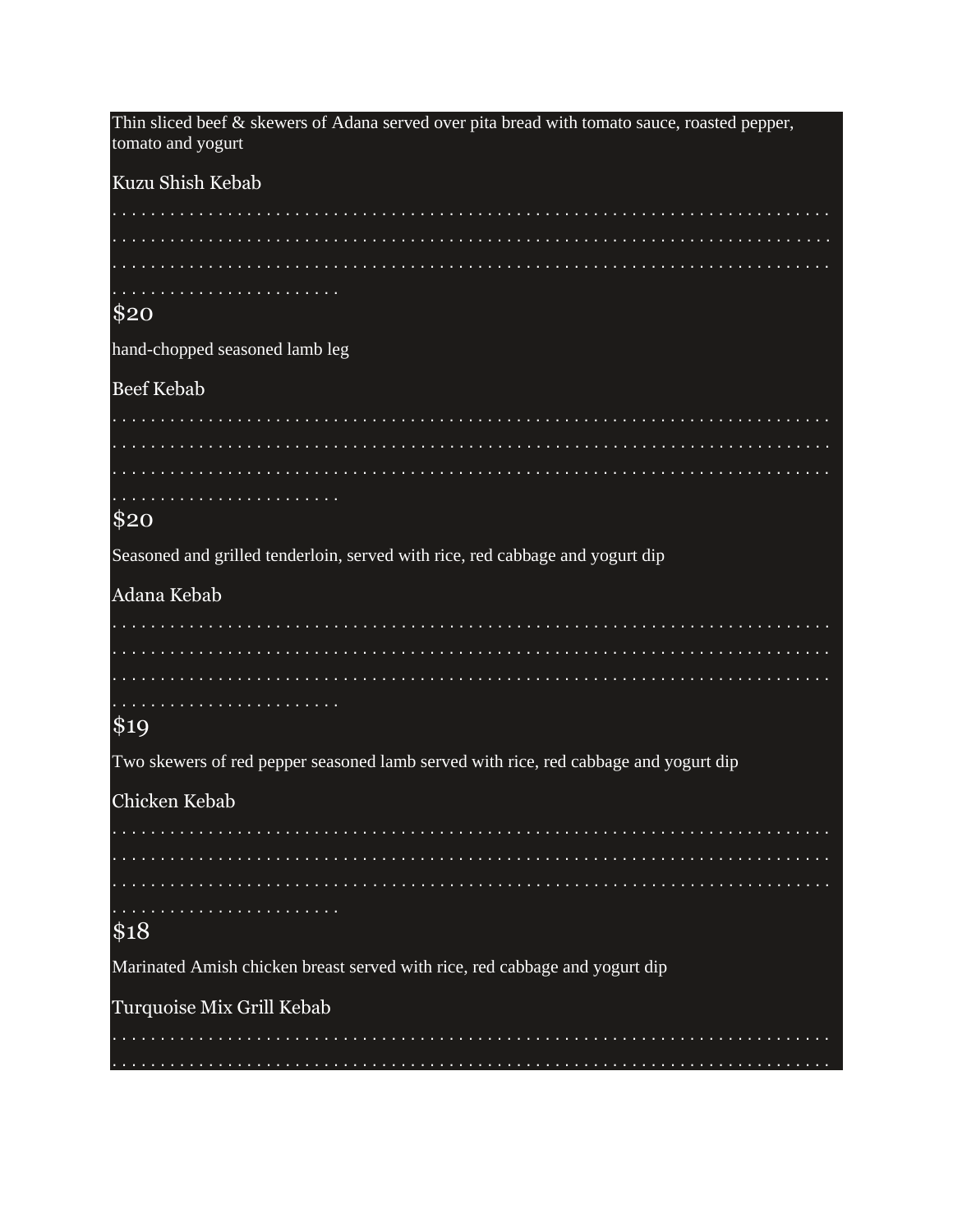| \$28                                                                                                                        |
|-----------------------------------------------------------------------------------------------------------------------------|
| chicken kebab   beef kebab   grilled salmon   sea scallop   shrimps                                                         |
| Sultan's Delight (Hunkar Begendi)                                                                                           |
|                                                                                                                             |
|                                                                                                                             |
|                                                                                                                             |
| \$22                                                                                                                        |
| Slow roasted and braised lamb shank chunks, served over smoked mozzarella eggplant puree                                    |
| Patlicanli Islim Sarmasi                                                                                                    |
|                                                                                                                             |
|                                                                                                                             |
|                                                                                                                             |
| \$20                                                                                                                        |
| Two braised beef tenderloins wrapped in sliced eggplant, served with rice                                                   |
| Manti                                                                                                                       |
|                                                                                                                             |
|                                                                                                                             |
|                                                                                                                             |
| \$17                                                                                                                        |
| Grandma's dumplings stuffed with ground beef served in a yogurt broth, tomato sauce, brown butter,<br>chili pepper and mint |
| Meat COMA                                                                                                                   |
|                                                                                                                             |
|                                                                                                                             |
|                                                                                                                             |
| \$80                                                                                                                        |
| A large plate for 3 or 4 including beef kebabs   chicken kebab   Adana kebab   kofte   lamb chop                            |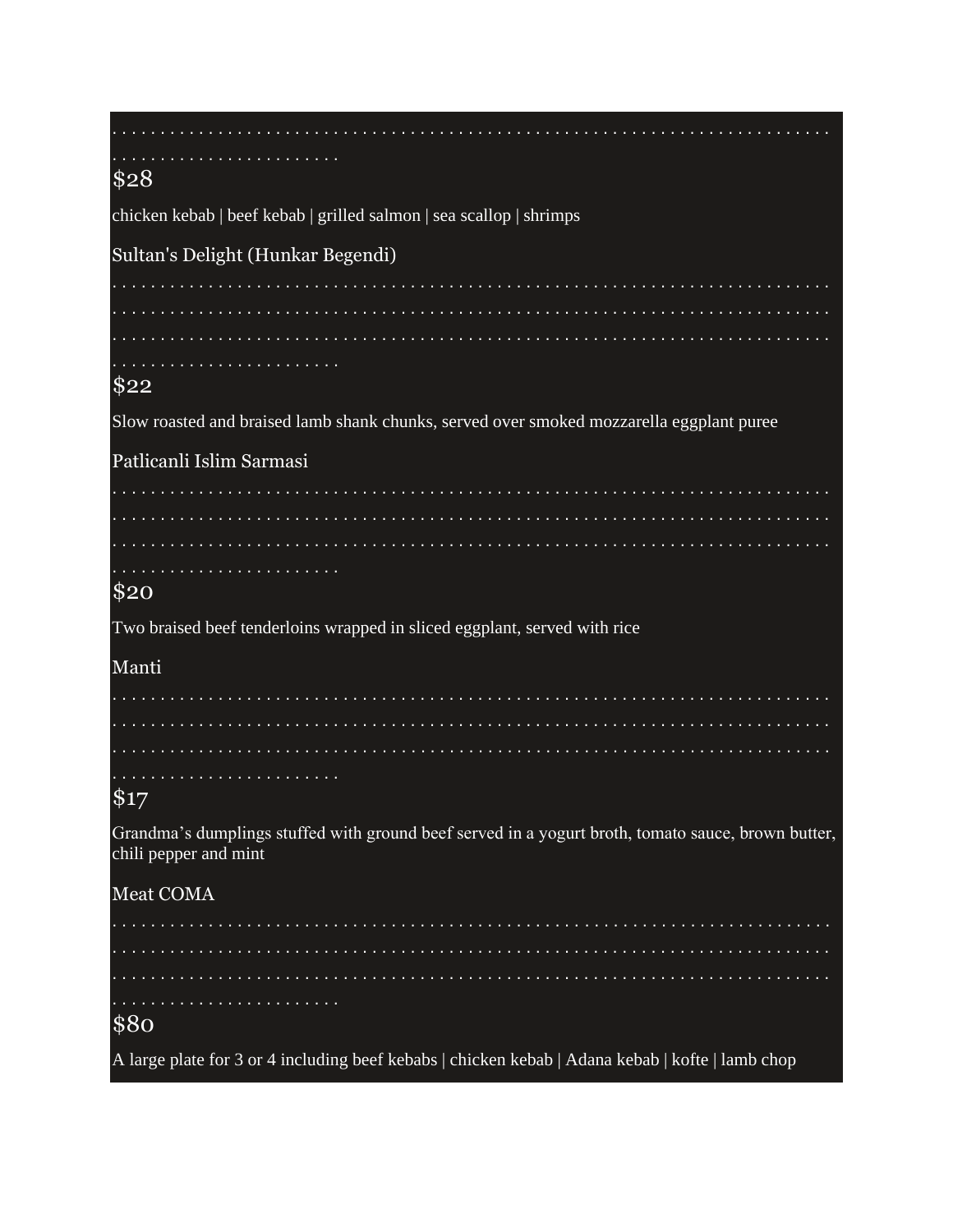# Specials

| Rack of Lamb                                                                                                                                            |
|---------------------------------------------------------------------------------------------------------------------------------------------------------|
|                                                                                                                                                         |
|                                                                                                                                                         |
|                                                                                                                                                         |
| $\$35$                                                                                                                                                  |
| Colorado Lamb   oven-roasted vegetable root   potato chips   lamb au jus*                                                                               |
|                                                                                                                                                         |
| Ossobuco alla Milanese                                                                                                                                  |
|                                                                                                                                                         |
|                                                                                                                                                         |
|                                                                                                                                                         |
| \$27                                                                                                                                                    |
| Slow roasted and braised beef shank over creamy polenta and parmesan gremolata                                                                          |
| Colorado Lamb Shank                                                                                                                                     |
|                                                                                                                                                         |
|                                                                                                                                                         |
|                                                                                                                                                         |
| \$26                                                                                                                                                    |
| Slow roasted and braised lamb shank over vegetable risotto                                                                                              |
| Lemon Chicken                                                                                                                                           |
|                                                                                                                                                         |
|                                                                                                                                                         |
|                                                                                                                                                         |
| \$20                                                                                                                                                    |
| Chicken breast medallions, white wine lemon butter sauce, with capers, cherry tomatoes, basil, over<br>sautéed spinach and served with roasted potatoes |
| Risotto del Presidente                                                                                                                                  |
|                                                                                                                                                         |
|                                                                                                                                                         |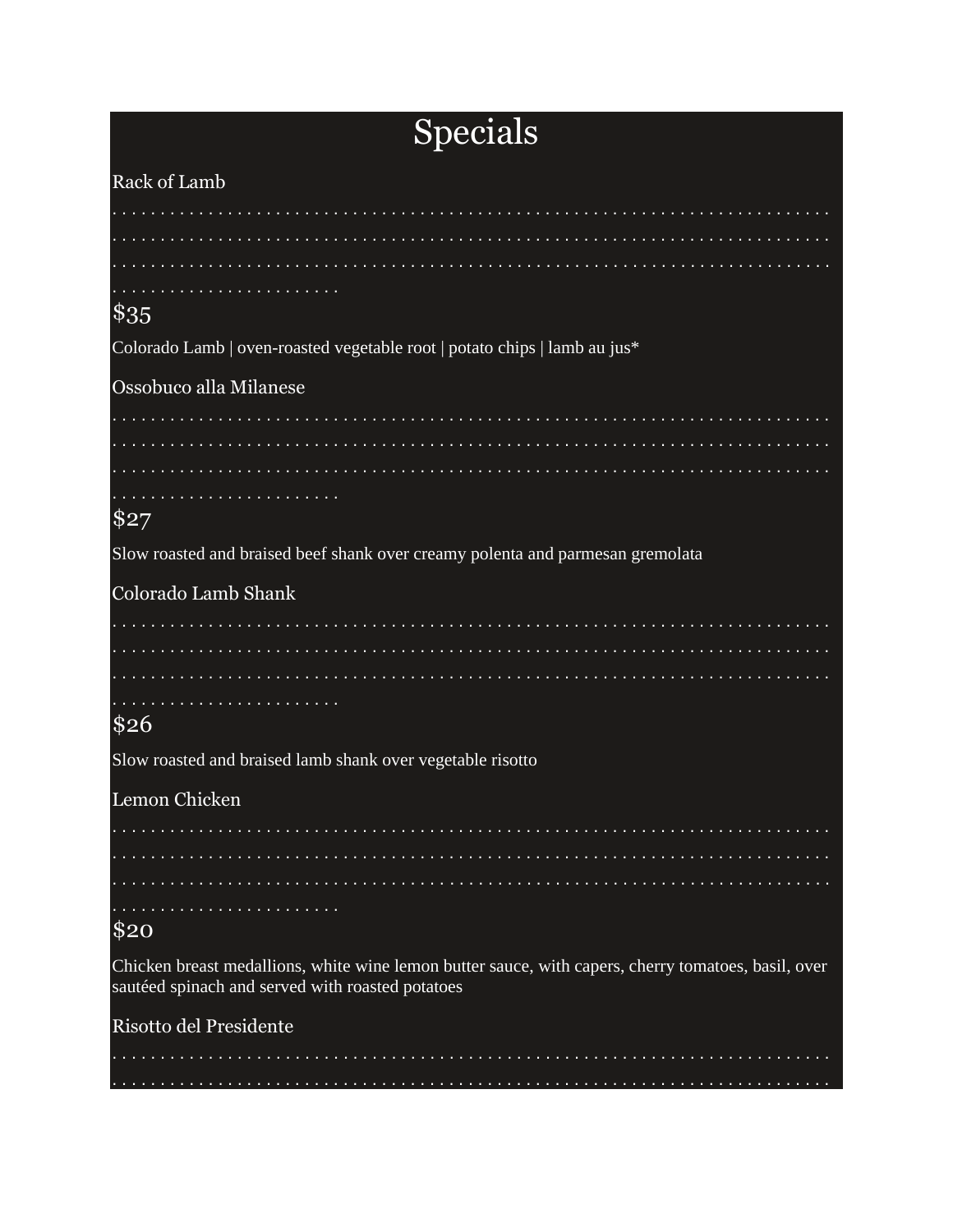| \$24                                                                                                                                                |
|-----------------------------------------------------------------------------------------------------------------------------------------------------|
| Arborio rice, jumbo shrimp, scallops, portabella, shiitake, and porcini mushrooms, sun-dried<br>tomatoes, basil, cream, butter, and parmesan cheese |
| Seafood Tagliatelle Pasta                                                                                                                           |
|                                                                                                                                                     |
|                                                                                                                                                     |
| .                                                                                                                                                   |
| \$25                                                                                                                                                |
| Scallops, shrimp, in homemade vodka sauce                                                                                                           |
| Salmon a la Pomodoro Romano                                                                                                                         |
|                                                                                                                                                     |
|                                                                                                                                                     |
| .                                                                                                                                                   |
| \$25                                                                                                                                                |
| scottish wild salmon   gnocchi   julienne tomato wine sauce   pine nuts   parmesan cheese                                                           |
| Grilled Mediterranean Branzino (Market Price)                                                                                                       |
|                                                                                                                                                     |
|                                                                                                                                                     |
|                                                                                                                                                     |
| \$30                                                                                                                                                |
| grilled mediterranean branzino   steamed vegetables*                                                                                                |
| <b>Side Orders</b>                                                                                                                                  |
| <b>Mashed Potatoes</b>                                                                                                                              |
|                                                                                                                                                     |
| .                                                                                                                                                   |
|                                                                                                                                                     |
| \$6                                                                                                                                                 |